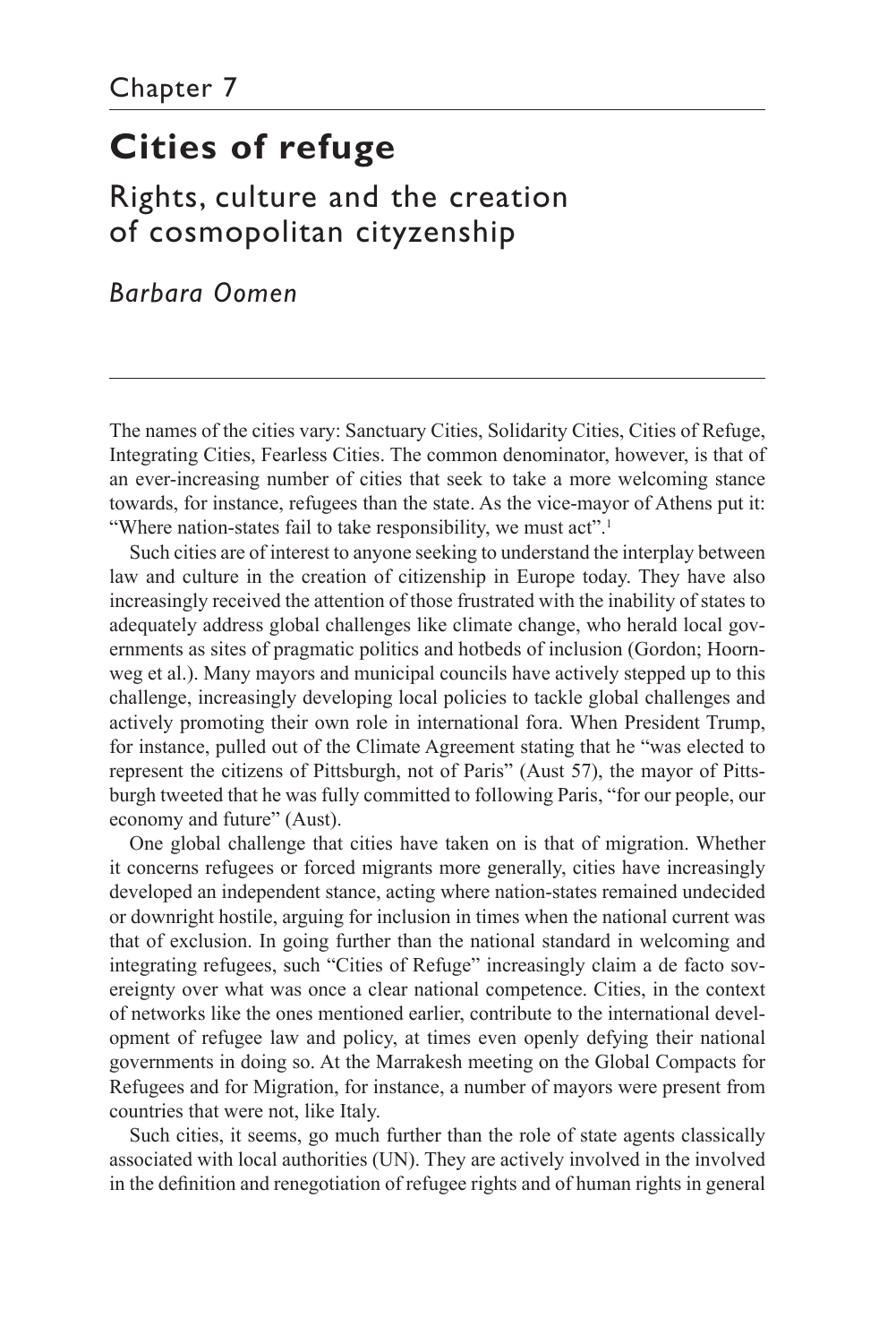(Oomen et al. *Global Urban Justice*). In the process, they engage in practices of bordering, either creating new borders or breaking down existing ones. In doing so, they also actively negotiate and establish sovereignty, a term with many meanings. In legal and political thought the term is used, amongst others, to designate the inviolability of a state and its presence in international relations. From a more internal perspective, the term is also used to designate ultimate state authority, the constitution maker. In a more fundamental sense sovereignty designates the philosophical and theoretical foundation of the powers concerned. In all these senses sovereignty is about power and this is what is at stake in these local-level negotiations of rights (Heringa and Kiiver 23–24). Against this theoretical background, this chapter discusses the interplay between law, culture and human rights in these Cities of Refuge, arguing that it amounts to the creation of "cityzenship" and with it sovereignty, in a process in which a local culture of welcome is coupled to the realization of cosmopolitan, human rights.

Before developing this argument, it is necessary to provide a number of definitions and methodological caveats. The term Cities of Refuge will be used as shorthand for a wide range of local authorities that all explicitly seek to go beyond the national standard in refugee reception and integration, even if they diverge in size, formal competencies and actual activities. Pointing towards the prominence of such cities does not mean that there are not, simultaneously, "Cities that Refuse", local authorities that put in extra effort to stop migration and its consequences, like the "Anti-Sanctuary" cities in the United States.<sup>2</sup> Another important caveat is that the discussion will be mostly based on European examples, with the occasional reference to the United States. This is due to the empirical research done in the context of the Cities of Refuge research project, which is limited to Europe, even if the majority of refugees in the world live in cities elsewhere.<sup>3</sup>

The following sections first provide some general background on Cities of Refuge, their activities and what motivates them. Subsequently, I argue that, if unpacked, practices of welcome and integration in these cities can be considered to strengthen local sovereignty and create what, following Vrasti and Dayal, will be called "cityzenship" (Vrasti and Dayal). Here, culture in its broadest sense plays a key role in discursively supporting such practices and connecting them to local imaginaries and identities. At the same time, the "cityzenship" thus shaped is cosmopolitan in nature, and all about the further development and realization of human rights in a given context. This, in the conclusion, is related to the wider theme of this chapter: the interplay between law and culture in shaping citizenship in Europe today.

#### **Cities of refuge**

Perhaps paradoxically, the forces that come with globalization have also led to a real rise of the local. Neoliberalism has, for one, created global cities that have economies larger than some nations, intimately connected via financial, communication and transport networks (Sassen). Global transport and the travel of ideas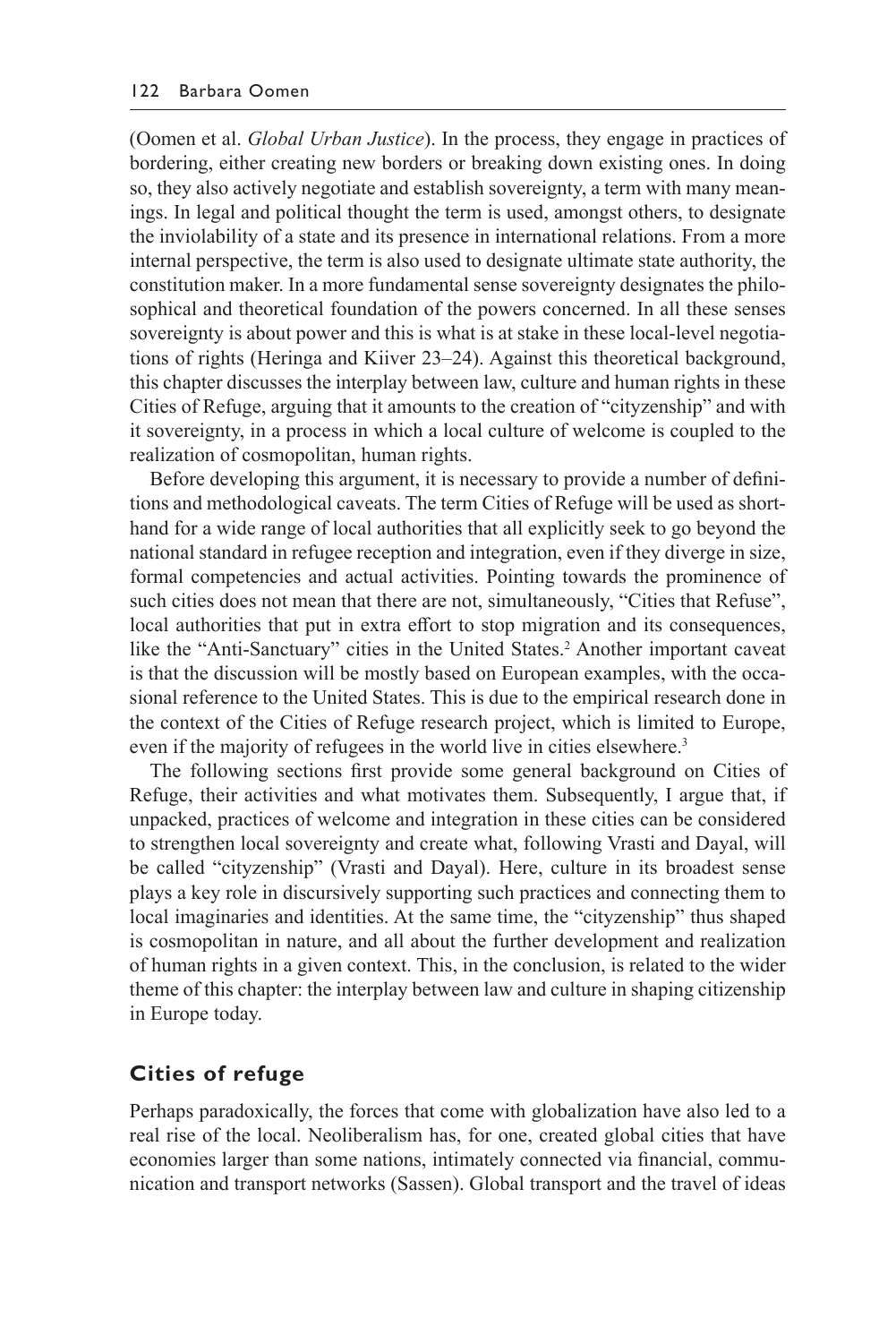have also facilitated migration to an extent that, for the first time in world history, more people live in cities than on the countryside. This globalization, and the fear of "McDonaldization" and the alienation that it evokes, has also translated into a "return to the roots", a search for belonging that translates into an increased emphasis on urban identity (Scholte). Such a focus on a specific urban identity and the unique features of a given city is not only important to connect an increasingly heterogeneous population and make it feel at home but also to attract foreign investment, workers and tourists. From a more institutional vantage-point, the global emphasis on good governance, devolution and decentralization of the past decades has left cities worldwide with a much wider set of competences than ever before. National politics of closure, finally, have often solicited local responses of openness, with cities emphasizing the importance of pragmatic and inclusive policies (Barber).

The way in which local authorities worldwide have come to respond to people on the move as a result of global conflicts and inequalities is a case in point. Historically, of course, many cities formed safe harbors for people on the move long before the formation of nation states (Prak). The term "Cities of Refuge", for instance, has a biblical origin, pointing at the six towns in which those who had committed manslaughter could claim asylum (Numbers 35:1–34, Deuteronomy 4:41–43). All throughout the Middle Ages cities were shaped by, and often thrived because of, their ability to welcome and integrate those forced to flee elsewhere. The formation of the nation state from the 17th century onwards, however, went hand in hand with the creation of inter*national* law as a system of legal agreements between sovereign nations. It was thus nation states that stood at the cradle of international refugee law, agreeing, by means of the 1951 Refugee Convention that persons outside of their borders with a "wellfounded fear of being persecuted for reasons of race, religion, nationality, membership of a particular social group or political opinion", had a right to international protection.<sup>4</sup> States would be responsible for both international protection and for safeguarding the rights of refugees within their borders, with local authorities invisible from an international legal point of view (Nicola).

Much of this has changed in recent years, with local authorities all over the globe stepping forward to explicitly take responsibility for the reception and integration of refugees. The mayor of Ghent and President of the Eurocities network, for instance, stated in 2018 how "while member states talk, cities act", stating how cities provide essential services and put values of solidarity, humanity and dignity into practice, and calling upon the EU to do the same.<sup>5</sup> Such urban engagement can, amongst others, be traced back to the Sanctuary Cities and the human rights cities movements in the 1980s (Oomen et al. *Global Urban Justice*). Intellectually, however, the idea that cities had a key role to play in tackling global issues like migration gained traction with the virtual manifesto *If Mayors ruled the world* by political scientist Benjamin Barber in 2013 (Barber). It was Barber who formed the Global Parliament of Mayors (GPM), seeking to empower local authorities in a world in which nation states increasingly did not manage to rise to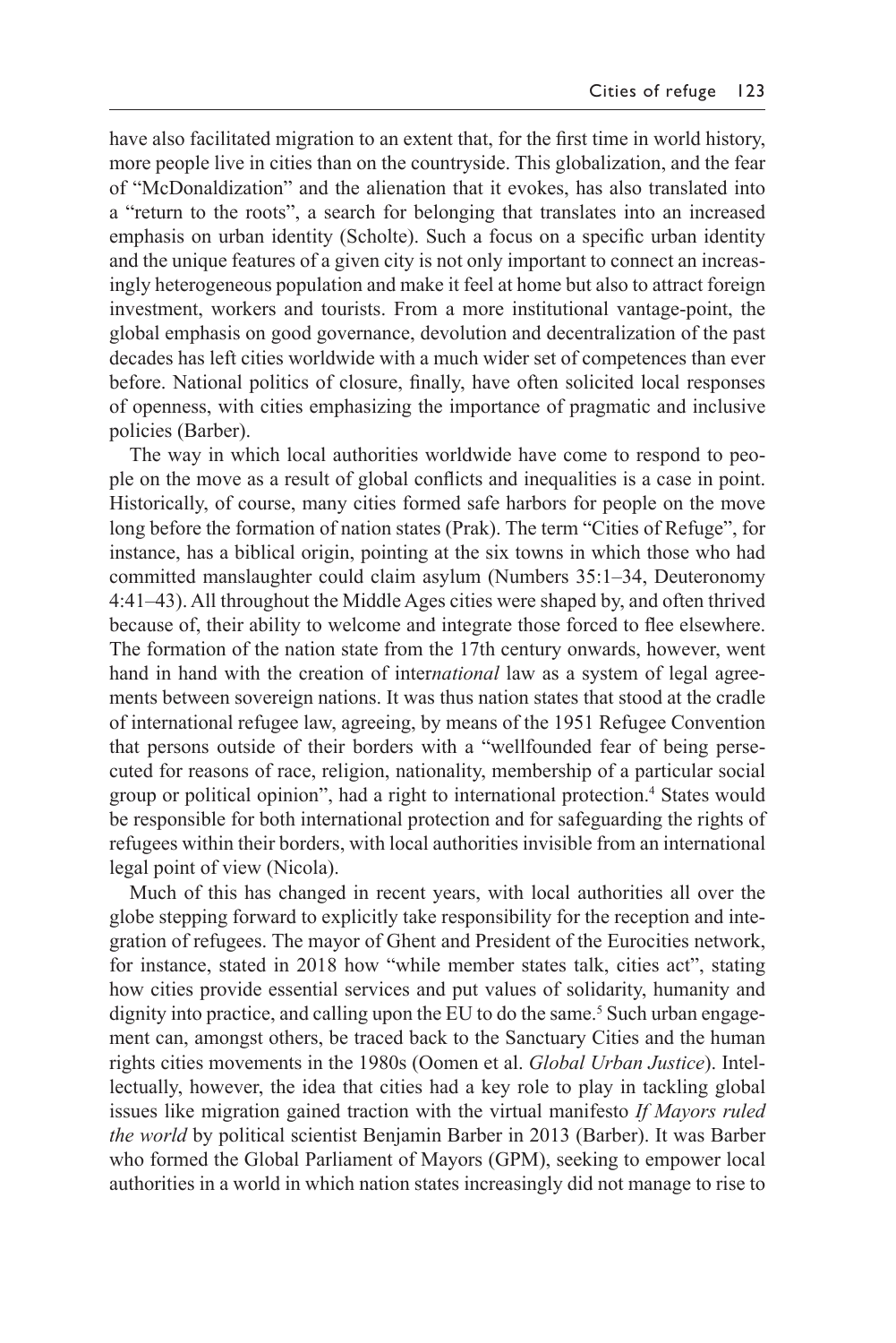the challenges of the day. The way in which many national leaders – in response to populism and xenophobia – increasingly sought to close borders in the following years would only add to the popularity of the work and its institutionalization in the GPM and other networks. Local authorities, increasingly and in many different ways, claimed de facto and at times even de jure sovereignty over refugee reception and integration.

This interplay between local authorities and national governments, dubbed "decoupling" by Scholten, played out differently in different parts of the world (Scholten). As a general trend, mayors and municipalities are increasingly making migration policies all over the world, also in those parts of the globe where most forced migrants live, like Africa and Asia. This contribution, however, will focus mostly on Europe and occasionally on the United States, where the dynamics of decoupling already differ substantially per country. The United States, for instance, has seen the rise of Sanctuary Cities, cities in which the local enforcement agencies refuse to cooperate with the federal government in locating and detaining undocumented migrants (Critchley and Trembly 33; Lee et al.). Whereas the term has roots that go back to the 1980s San Francisco Sanctuary City movement and cities identified as such for years, the number of Sanctuary Cities and the clampdown against them increased drastically with the 2016 election of Donald Trump (Lasch et al.). Much of this took place via legal means: in a wide range of generally unsuccessful court cases the Trump administration sought to keep eight states and dozens of cities and counties from sheltering irregular migrants.<sup>6</sup>

In Europe the "decoupling" of local migration policies from those developed nationally increased substantially with the influx of over a million forced migrants in 2015. Part of the way in which European cities jumped to the task was simply the absence of coordinated national policies: in the summer of 2015 cities like Milan, Athens and Vienna saw hundreds of thousands of migrants pass through and simply had to develop local-level policies. Here, the main reason for urban decoupling of refugee policies was that the states that formally had sovereignty simply failed to take responsibility. In other cases, however, cities explicitly welcomed refugees out of a more principled moral stance. The mayor of the city of Palermo, for instance, explicitly welcomed refugees arriving via the Mediterranean and stimulated the adoption of the "Charter of Palermo", depicting mobility as an inalienable human right (Città di Palermo).7 On the eve of a UN summit on refugees and migrants the mayors of Paris, London and New York wrote an op-ed in the New York Times titled "Our immigrants, our strength".<sup>8</sup> This type of discursive commitment continued after 2015. In 2018, for instance, the mayor of Barcelona, Ada Colau, offered that her city would take in the refugees from the vessel Aquarius that had been refused entry by Italy.<sup>9</sup>

The words of welcome were accompanied by deeds in a manner that scholars have labelled the "local turn" in migration management (Schiller and Çağlar; Penninx et al.). Whereas we will consider in the next section the way in which many municipalities throughout Europe went further than the standard in welcoming and integrating forced migrants, it is important to set out the multi-level character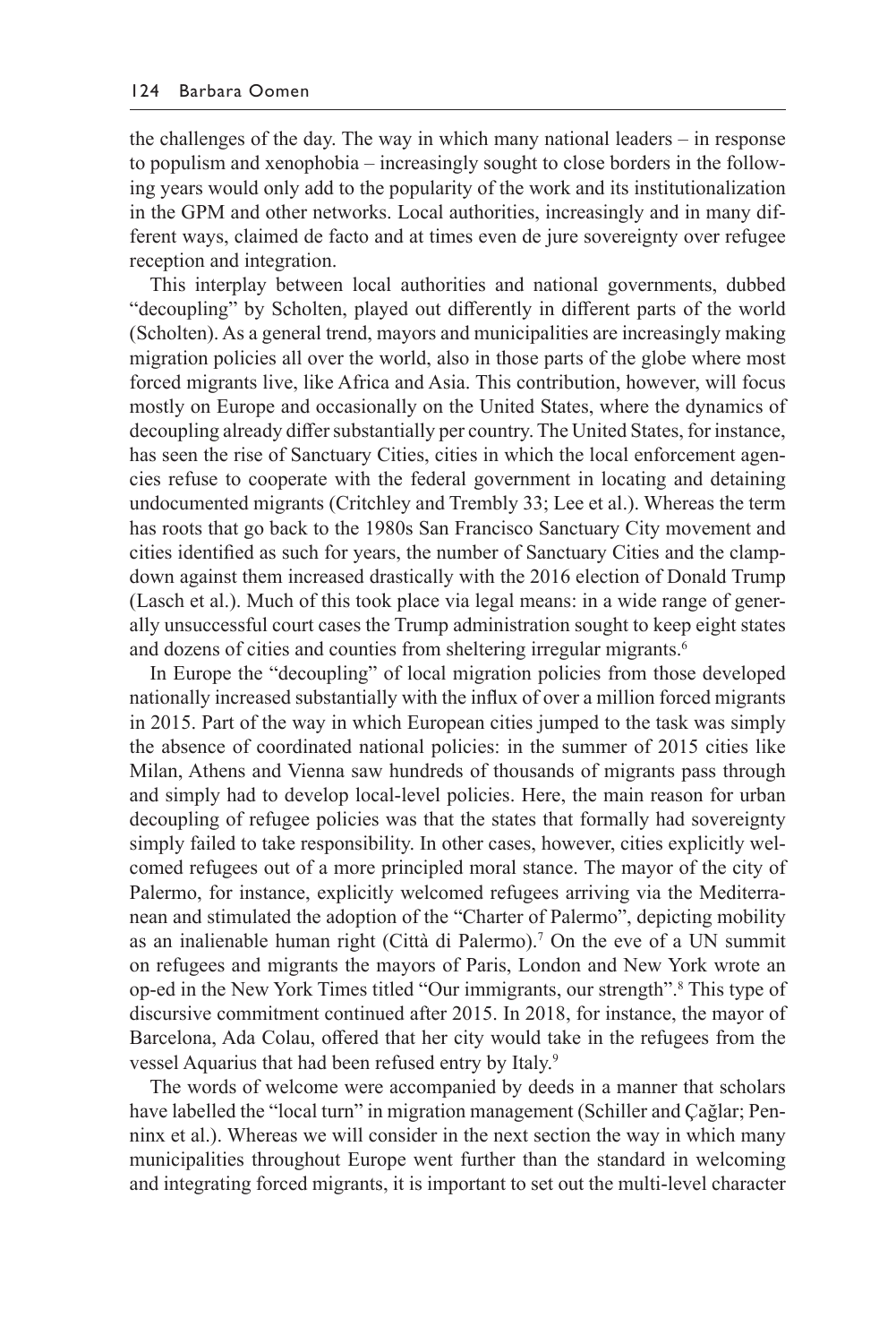of these efforts from the outset (Filomeno; Scholten and Penninx). The EU, for instance, put refugee reception and integration squarely in the center of the EU Urban Agenda, with city networks like Eurocities calling for more and more financial and legal empowerment of cities in this field (Eurocities; Bendel et al.). The Council of Europe has also sought to reinforce the role and responsibilities of local authorities with respect to refugees, for instance by emphasizing how local authorities are responsible for the realization of human rights (Congress of Local and Regional Authorities). At the international level, the United Nations granted local authorities a place at the negotiating table of the Global Compacts on Refugees and Migrants adopted in 2018, and the over 150 mayors present endorsed the Compacts by means of a Mayors Declaration during the Marrakech meeting on the topic (Mayoral Forum).

The fact that these 150 mayors were united in a Mayors Migration Council with the involvement of the Global Parliament of Mayors and the UCLG Cities4Migration also points at another aspect of "Cities of Refuge", that is, the degree to which they develop their policies in the context of city networks. Worldwide, there are dozens of such transnational city networks which do not only exchange best practices in the field of refugee reception and integration but also obtain additional funding, set and monitor standards and seek to influence national and international standard-setting and policy-making (Caponio "City Networks"; Oomen et al. *Transnational Networks*). In this manner, participation in networks with names like Arrival Cities, Integrating Cities, Solidarity Cities, Cities of Refuge, Fearless Cities or Integrating Cities strengthens the ability of cities to "decouple" local migration policies from those developed nationally and to underscore their sovereignty in these domains. This renegotiation of sovereignty can have far-fetching results. In the City Initiative on Migrants with an Irregular Status in Europe, for instance, cities work together to strengthen services to irregular migrants, such as offering legal advice, education, health care, shelter and support for victims of crime (Spencer).

As stated before, this is a select group of cities, with other cities being less forthcoming or downright hostile in relation to migration. In trying to understand why certain cities become Cities of Refuge whilst others do not, it is important to take a comprehensive approach.10 The demographic composition can, for instance, play a role, as can the active presence of immigrant organizations (Caponio, "Grassroots Multiculturalism"). In addition, the political color of the city concerned can play a role, even if this is not always the case.11 The financial position of a local authority and competition for resources are also explanatory factors. In addition, the Cities of Refuge research shows the relevance of tradition and history in stimulating and supporting welcoming policies. It also points at the singular role of individuals – mayors, politicians, civil servants, civil society leaders – in shaping local policies of welcome, particularly in smaller places (Oomen and Leenders). What is it, then, that these cities do in relation to the reception and integration of forced migrants? The following section unpacks some of the urban activities, arguing that they amount to the creation of "cityzenship".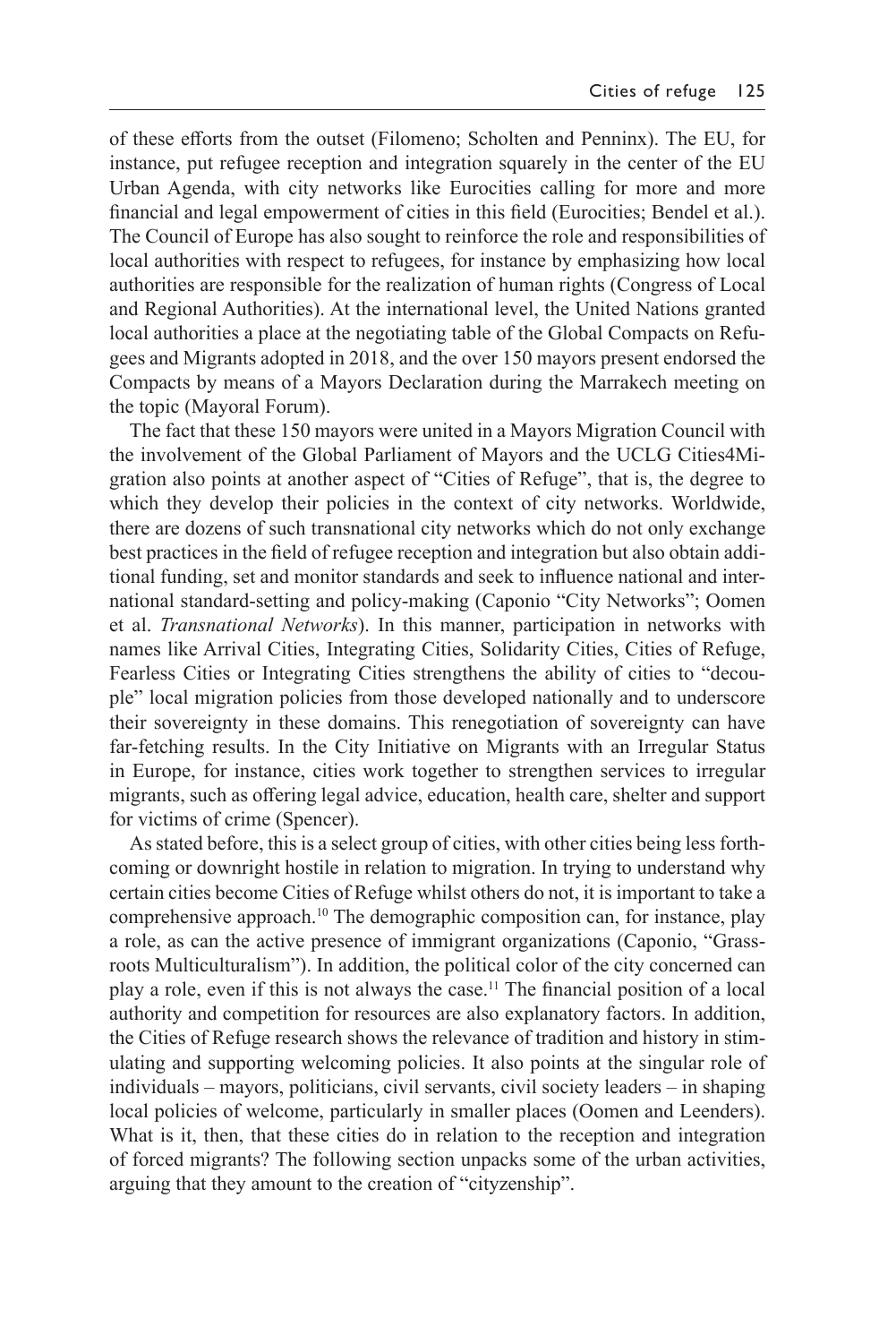#### **Creating cityzenship**

A closer look at the actual activities of Cities of Refuge and what these mean for migrants reveals the degree to which local authorities are involved in all the key elements of citizenship: shaping legal status and political membership, setting out rights and obligations, stimulating civic virtues and practices of engagement as well as strengthening discourses of inclusion and participation (Shachar et al. 5). Citizenship has been understood by Isin et al. as the main institution mediating rights between the subjects of politics and the polities to which these subjects belong (Isin et al. 1). Whereas the origin of the word "city" is that of "towndweller", the formation of the state has, for centuries, led to a situation in which the key polity in the formation of citizenship was the state.<sup>12</sup> The post-World War II multi-level legal order changed this, creating more and more of a multilevel citizenship (Maas). The political relevance of Europe and the global legal order in this process has often been recognized, but the degree to which cities have a key role to play in shaping citizenship, and fulfill this role, has received less scholarly attention.

Let us first unpack the ways in which Cities of Refuge increasingly shape key elements of the citizenship of newcomers in Europe. This obviously differs between cities, countries and policy domains, so the following list is far from exhaustive.

The only European country in which local authorities formally decide on naturalization decisions is Switzerland where, for instance, two Muslim girls who refused to take swimming lessons together with boys were refused citizenship.13 In practice, however, local authorities all throughout Europe insert themselves in the asylum application process, for instance by indicating that they prefer to receive "deserving" and "promising" asylum seekers within local asylum

| Domains       | Reception                                                       | Integration                                 |
|---------------|-----------------------------------------------------------------|---------------------------------------------|
| Legal status  | E.g. Status determination                                       | E.g. Participation declaration              |
| Movement      | Restrictions upon movement?                                     | Support for travel                          |
| Housing       | Asylum center or not?                                           | Spread out or in "ghettos"                  |
|               | Whom placed?<br>Types of housing ((de)central)                  | Possibilities for contact with<br>neighbors |
| Education     | Type of education for minors?<br>Education whilst in procedure? | Type of education                           |
| Work          | Allowed to work? Type of<br>work?                               | Activities to access work?                  |
| Health care   | Provided? For different<br>groups?                              | Type of (psychological)<br>support?         |
| Participation | Activities?                                                     | Activities? Formal<br>structures?           |
| Integration   | Start with formal integration?                                  | Setting conditions?                         |

*Table 7.1* Domains of divergence in local migration policies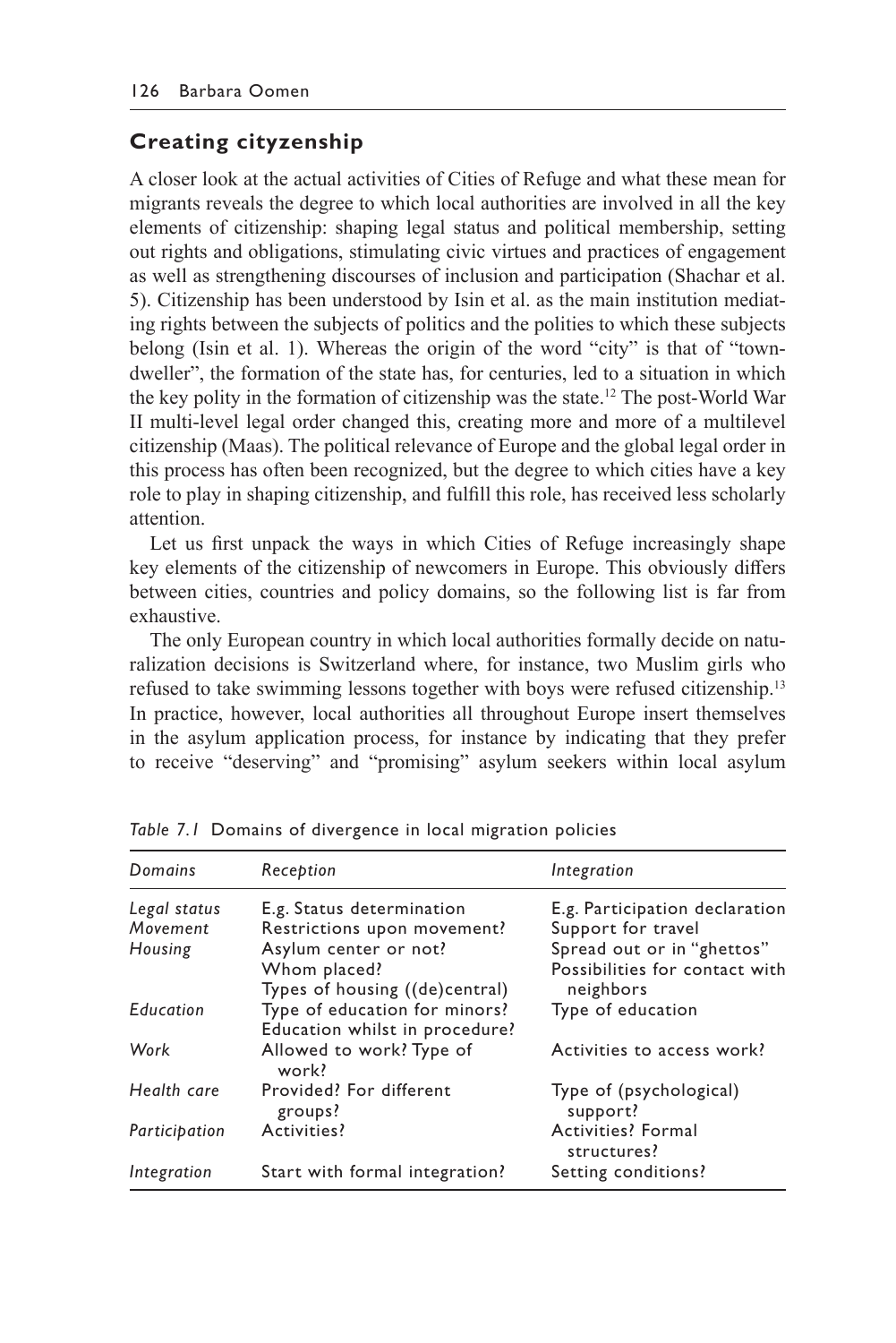centers.14 In addition, local authorities frequently take a specific stance in relation to migrants whose asylum application has been turned down. In the Netherlands, for instance, a number of municipalities passed local council resolutions in 2018 calling against expulsions to Afghanistan in contrast to national policies, calling upon the municipal duty of care for everyone within their local borders, including people in asylum centers and those out in the streets after rejection of their asylum application.15 Another way in which Dutch municipalities influence the legal status of newcomers is via their role in shaping and giving out the Participation Declaration. As of 2017, specific groups of newcomers in the Netherlands have to sign a Declaration stating that they will respect Dutch values like freedom, equal dignity and solidarity, and that they will participate actively in society. Not signing the Declaration, for which the municipalities provide very different trainings, leads to a fine but also to an inability to pass the integration exam and subsequently to stay in the Netherlands (Oomen and Leenders).<sup>16</sup>

Another means by which local authorities increasingly absorb roles classically related to the nation state is via politics of bordering. Where states in Europe increasingly close borders, there are instances of local authorities seeking to open them. In Italy, for instance, cities such as Florence, Naples and Parma openly defy Salvini's strict border policies, with the mayor of Naples stating that "the city would continue to grant residency to asylum seekers".17 In Florence, the mayor won a legal battle with the national government over the registration of asylum seekers, a necessary step towards gaining access to social services.<sup>18</sup> Another instance of city bordering relates to dispersal policies: in the wake of the 2015 refugee influx, European countries like Germany, the Netherlands, Ireland, Norway and the UK adopted dispersal policies in which refugees and asylum seekers were "dispersed" over specific towns and often kept from moving onwards for a specific amount of time (DGIP EU). Asylum seekers are also often confronted with borders thrown up by local authorities within the municipal confines, for instance by means of local ordinances restricting their movement, as was the case in the Dutch municipality of Weert.<sup>19</sup> In granting, or refusing, refugees support for travel, municipalities also exercise a de facto control over their freedom of movement.

Cities also have a key role in the definition and realization of a wide range of other rights, such as political and socio-economic rights. Where it comes to political rights, for instance in relation to participation in public life, some cities set up advisory councils of refugees and migrants. The Australian town of Dandenong, to cite just one example, is not only proudly "the most culturally diverse community in Australia" but also has an Asylum Seeker and Refugee Advisory Committee tasked with, amongst other things, to "celebrate and raise awareness of the achievements of asylum seekers and refugees".20 Similar councils can be found throughout Europe. In some cases, local authorities also grant refugees, and other non-western migrants, the right to vote or to be voted for in municipal elections. The city of Vienna, as a human rights city, passed an ordinance seeking to grant third-country migrants such a right but was barred from doing so by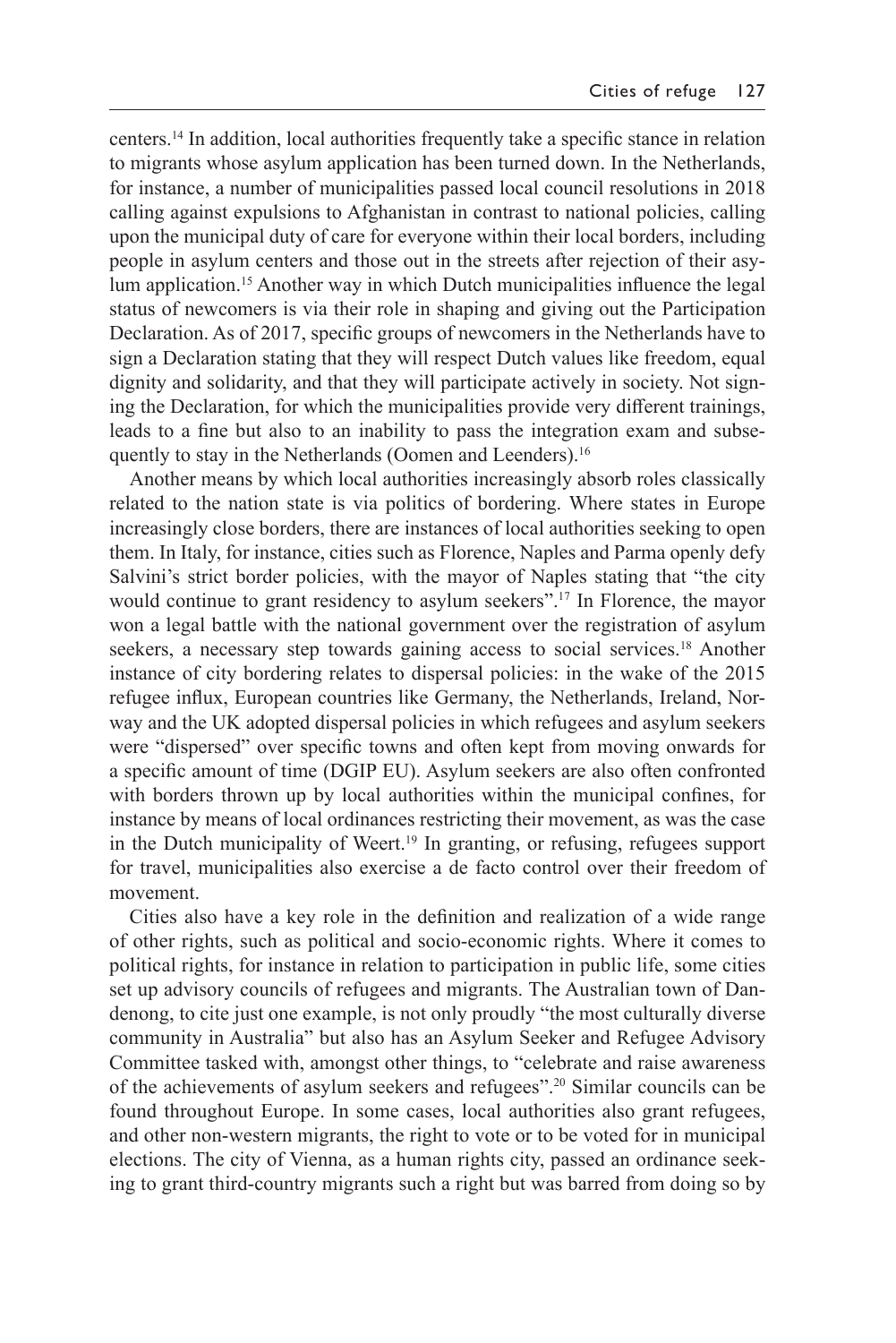the Constitutional Court.<sup>21</sup> Some Belgian cities, however, do give refugees the right to vote in some municipalities as long as they are registered there (Ziegler; Wallis).

It is in the field of granting social and economic rights that the largest degree of divergence between cities can be noted. This is partially due to the large exercises of decentralization and devolution of powers that took place in Europe, as in the rest of the world, over the past decades. As a result, local authorities, in many cases, obtained competences over domains like housing, social policies, access to work and even education. Whereas the exact competences, financial arrangements and space for autonomous decision-making differ substantially per country, it is clear that cities make use of this space, at times even explicitly seeking to expand it. In Utrecht, to quote one example, the city provides asylum-seekers with "future-free" education and support in finding access to work. Together with the university the city has also set up a program, InclUUsion, that enables asylumseekers waiting for a decision on their status to follow all sorts of courses and trainings for free. In other Dutch municipalities, in contrast, no such support is available.

These practices of local inclusion and giving meaning to social and economic rights are best understood as acts of "cityzenship". The term is used by Vrasti and Dayal in a normative sense, as a way of imagining an alternative legality, an "entitlement extended to all residents, regardless of origin, identity, or legality, based on the principle of 'rightful presence'" (Vrasti and Dayal 995; Squire and Darling). More empirically, I would argue, the term captures the efforts of Cities of Refuge to shape legal status and political membership and to define rights and obligations in an inclusive manner, with the idea that all present in a city should be treated equally as a point of departure. In shaping a "cityzenship" that differs from national understandings the local authorities concerned also claim the sovereignty which is so closely related to the concept of citizenship. As will be discussed later, these efforts are not only located in the realm of law and politics but also, crucially, in the cultural domain.

#### **A culture of welcome**

Under the title "Libero", Ai Weiwei set up an installation in the center of Florence in 2017 that led to widespread discussions. The "artivist" covered the windows of the historic Palazzo Strozzi with orange lifeboats in an attempt to draw attention to the plight of refugees in the Mediterranean.<sup>22</sup> In a comparable move Ada Colau, the mayor of the "Solidarity City" of Barcelona, unveiled a digital "shame counter" in 2016 to track the numbers of refugees dying on the Mediterranean. In Dresden, racist attacks on refugees in 2015 were countered by a graffiti artist spraying "welcome", in giant Arabic letters, on a train.<sup>23</sup> In Mechelen, a 20-foothigh inflatable refugee was perched atop the Cultural Center.<sup>24</sup> The Cities of Sanctuary movement in the United Kingdom has a separate arts stream, which shows the role of music, theatre, film and other arts in creating inclusive communities.<sup>25</sup>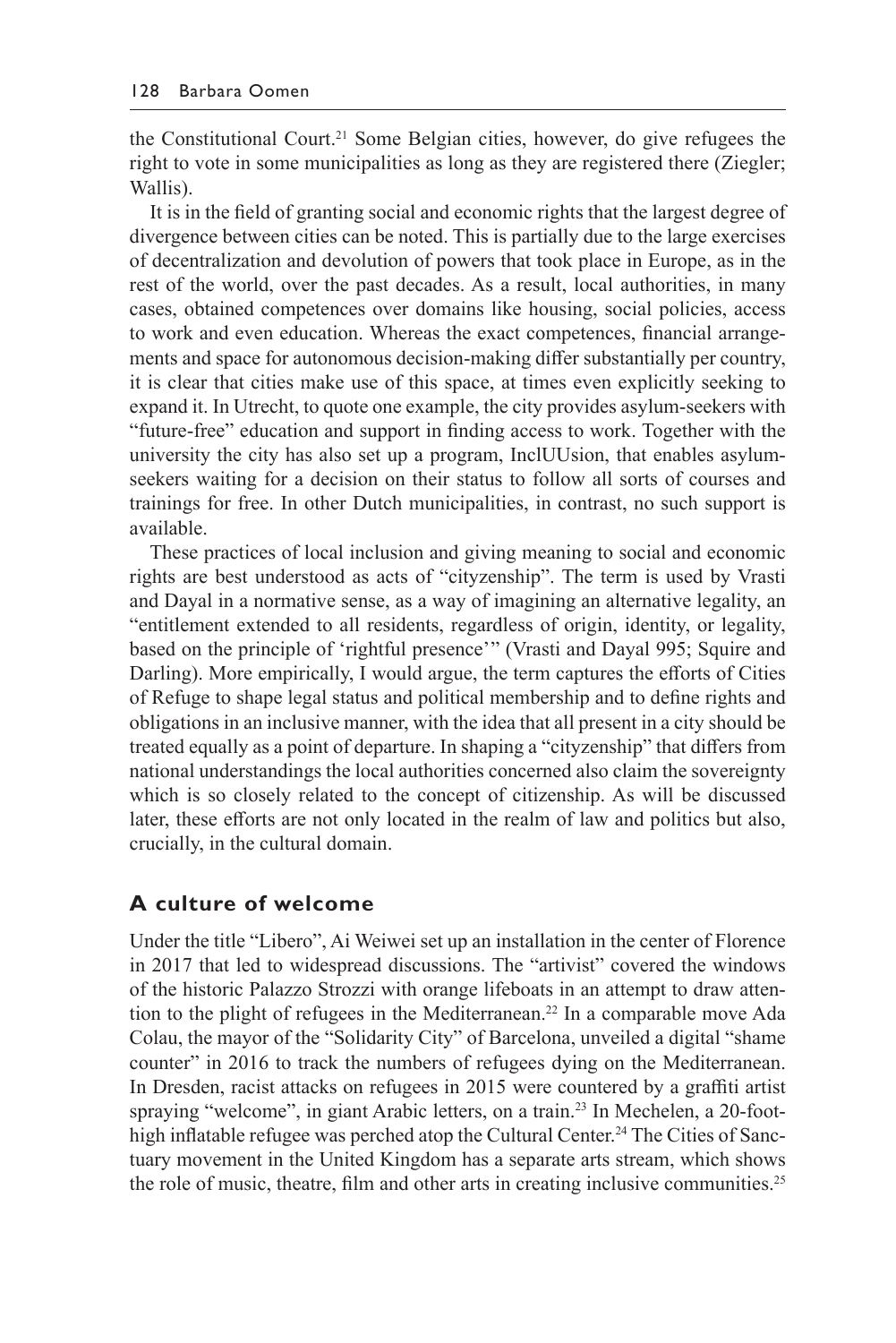If there is one common thread in all these examples it is that they illustrate the role of arts and culture in creating cities of refuge and shaping a cosmopolitan cityzenship.

Culture, here, should be understood in its broadest sense, as a historically transmitted pattern of meaning, embodied in symbols, a system of inherited conceptions expressed in the symbolic forms by means of which people communicate, perpetuate and develop their knowledge about and attitudes toward life (Geertz 89). In spite of its connection to history, culture is malleable, permanently negotiated and subject to contestation (Scott). This also applies to the urban context. Possibly paradoxically, underlining a distinctive urban culture has generally become an ever more important corollary to globalization. Partially, neo-liberal policies have led to a need for "city marketing" as a means to underline the distinctive features of a city and its attraction to tourists, companies and future employees (Hilber and Ergez). In addition, the need for grounding in times of globalization, for a return to the roots, has stimulated a revival, or even a reinvention, of urban history and distinct characteristics and traditions. In the city of Utrecht, for instance, the tradition of St Martin is celebrated more extensively each and every year, with international support and explicit attention to "the values of St. Martin, such as compassion, sharing, peace and justice".<sup>26</sup>

This example shows the degree to which a distinctive urban culture can simultaneously be cosmopolitan and emphasize diversity as a key distinctive feature. The campaign *IAmsterdam*, for instance, started as a project to unite Amsterdam citizens of all colors and creeds and to underline common urban belonging.<sup>27</sup> The fact that, over the years, it came to be criticized as a symbol of mass tourism, individualism and neo-liberalism also shows the perils in coupling identity politics with city marketing. Still, Amsterdam forms but one example of a city explicitly underlining its openness as a key characteristic, drawing on history, and making use of arts and culture, in order to actively shape a cosmopolitan cityzenship. On its website, for instance, the city refers to "Amsterdam DNA" in stating how "the reputation of Amsterdam as a liberal and tolerant city is due to the ability of the town to absorb new groups into one Amsterdam, in which everyone is an Amsterdammer". Such an approach also comes to the fore in the city's policies for irregular migrants and for refugees, which are much more inclusive than in other parts of the Netherlands.

For cities actively shaping a culture of welcome, both communal and personal histories are important. City history feeds into cities of refuge in two ways. On the one hand, an urban history interlaced with migration that has left its demographic and spatial traces in town can help understand why some cities are more welcoming than others. On the other, key actors intent on creating a culture of welcome will leaf through the pages of urban history – both positive and negative – in order to find support for current policies. Take Mechelen, a city in which mayor Bart Somers (of the relatively right-wing VLD party) took the lead in welcoming more refugees than expected of Belgian cities, and putting considerably more effort into their integration. He indicated that the fact that Mechelen, with its Great Council,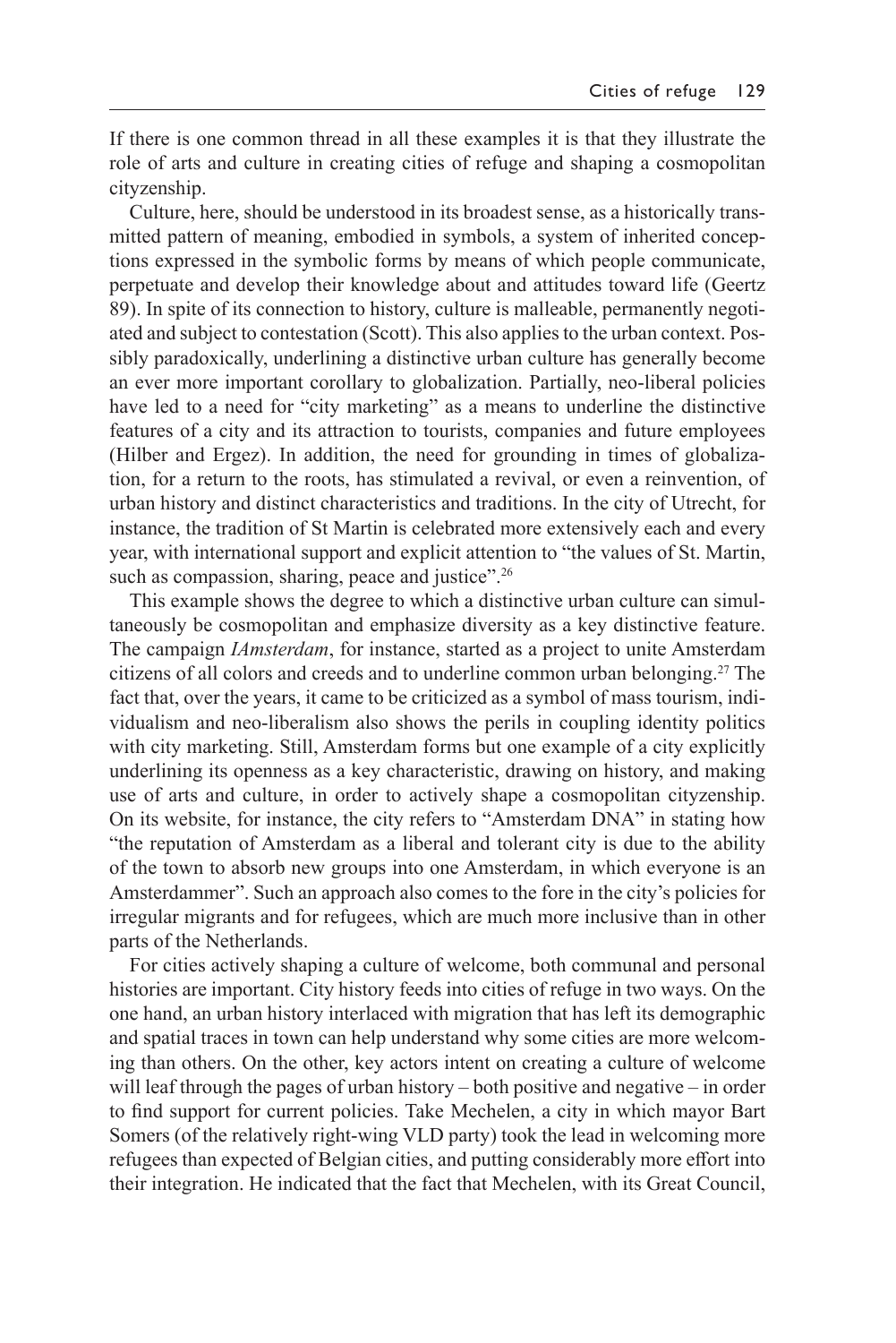had an international court avant-la-lettre from the 15th century onwards also put responsibility on the town for upholding the rule of law in the 21st century.<sup>28</sup> At the same time, the fact that Jews were deported from this town during the Second World War created an additional reason to actively shape a culture of welcome. The Mechelen mayor also provides an illustration of the key role played by individual histories in how, where and why a culture of welcome is created. Bart Somers, for instance, connects his commitment to building such a culture to his family history, in which his uncle joined the Nazis to fight against the Soviets, while another uncle was killed by the Germans (Somers).<sup>29</sup>

Shaping a culture of welcome is also very much a discursive act. The degree to which in- and exclusion is about the discursive drawing of boundaries has often been established (Schrover and Schinkel). In addition, it is clear to what extent actors that seek to shape a culture of welcome struggle with dilemmas on what particular language of inclusion to use.<sup>30</sup> Should Mechelen be a city of justice or a human rights city? Should Barcelona be a solidarity city or a city of refuge? The mayor of Middelburg, in the Netherlands, also openly wondered whether to call the city a city of freedoms or a human rights city, stating how "the first simply sounds much better".31 Each label, however, comes with particular (political) connotations and can speak differently to different constituencies. In another context Paul Gready reports on how the York Human Rights Council was renamed the Fairness Commission because it sounded more homegrown (Graham et al.; Hoff et al.). Such a choice does, however, also serve to exclude certain groups of people and prioritize certain policy choices, for instance where it concerns irregular migrants. The local formation of an inclusive cityzenship thus draws from culture, tradition and the arts and, in doing so, also contributes to further shaping such a culture.

#### **The right to the city: cityzenship and cosmopolitan values**

The practices and discourses of welcome and integration are thus deeply bound to the localities concerned, initiated by people who live there, geared towards people arriving there and building on local social, economic and cultural capital. At the same time, the creation of cityzenship, in practice and the cultural imagination, also strengthens cosmopolitanism in the classic Greek sense of citizenship of the world and the recognition of a global citizenship built on universal, inalienable and indivisible human rights. Cities of Refuge, and those who inhabit them, do this by mobilizing such rights and giving them meaning in local settings but also by promoting them internationally, teaming up with local and regional organizations in doing so. In these processes, they establish and renegotiate sovereignty.

A key concept here is that of the "right to the city". The concept can be dated back to 1968, to Henry Lefebvre's radical *droit à la ville*, in which all citizens were to participate in urban planning, and which called for a "radical restructuring of social, political, and economic relations, both in the city and beyond" (Lefebvre; Purcell 101). By now, the right to the city platform defines it as "the right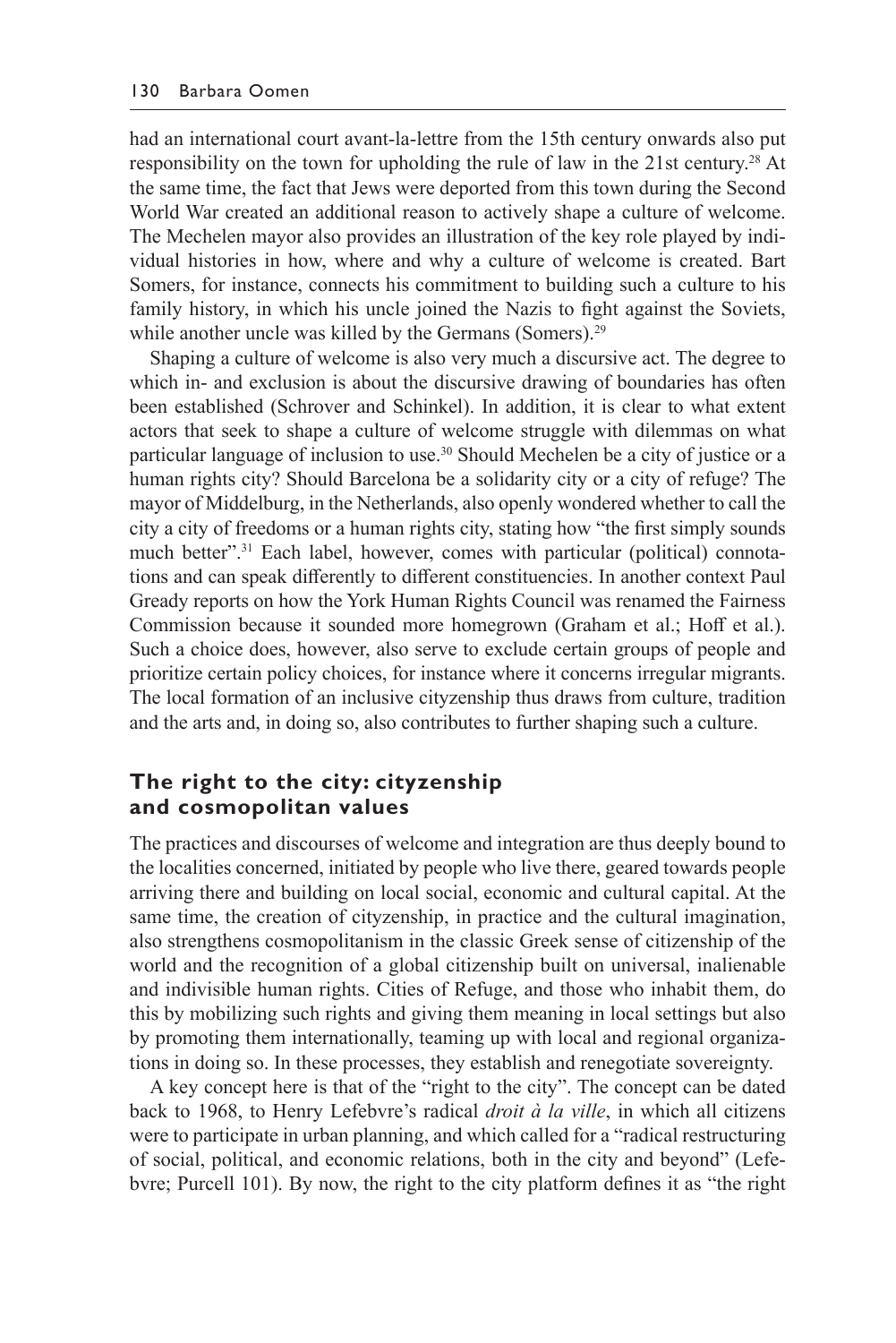of all inhabitants, present and future, to use, occupy and produce just, inclusive and sustainable cities, defined as a common good essential to a full and decent life".<sup>32</sup> The right to the city has been codified in national and city constitutions, for instance in Mexico. Also, there are both a European and a Global Charter for the Safeguarding of Human Rights in the City which do not only define the right to the city but also include concrete steps for human rights implementation. As such, the Right to the City can not only be considered a campaign for equal access to public space (Vrasti and Dayal 997) but also a soft law mechanism geared towards arriving there and to granting all urban dwellers the same rights.

One consequence of the support for the Right to City in many Cities of Refuge relates to irregular migrants. Whereas national politicians in Europe have, over the past years, moved towards an ever more exclusionary stance in relation to the rights of such people, Cities of Refuge have taken a much more inclusive and pragmatic approach. Barcelona, for instance, the driving force behind the European Right to the City movement, registers irregular migrants in the local *Padron* (registry) thus granting them symbolic municipal citizenship but also very tangible access to services (Wood 2018). The same applies to the Parisian *carte citoyenne* and the IDNYC in New York (Ambrosini and Van der Leun 2015). There is also a European city network of eleven cities seeking to strengthen the position of migrants with an irregular status by explaining why cities would want to do this and offering specific advice in fields like accommodation, housing, access to justice, healthcare and education (Delvino and Spencer).

Such policies often put the municipalities at loggerheads with national governments, as is the case with network members Utrecht and Barcelona. In response to this, local authorities increasingly invoke international human rights law to defend their position. One example relates to the provision of shelter for undocumented migrants. In the Netherlands, the national government has, since 2012, refused to grant such shelter to irregular migrants who do not cooperate with their own expulsion. This policy has been criticized as violating human rights by, amongst others, the European Committee of Social Rights and various UN Special Rapporteurs.33 These rulings, in turn, were invoked by cities like Utrecht and Amsterdam to justify their policies of shelter (named "Bed, Bath, Bread" in the Netherlands) vis-à-vis the national government (Oomen and Baumgartel, "Frontier Cities"). Similarly, the Spanish Constitutional Court has deemed Barcelona's policies pertaining to the socio-economic rights of irregular migrants to be unconstitutional, whereas international human rights bodies have indicated that these policies fulfill Spain's treaty obligations.<sup>34</sup>

The emphasis that Utrecht, Barcelona and Amsterdam place on human rights for all those who live within the urban confines fits within their identity as a human rights city, a local authority that bases its policies on international human rights law (Oomen and Baumgartel, "Human Rights Cities"). Over the past decades, more and more cities have self-identified as such, joining the World Forum on Human Rights Cities or signing the European Charter for the Safeguarding of Human Rights for the City (Oomen et al. *Global Urban Justice*). Whereas the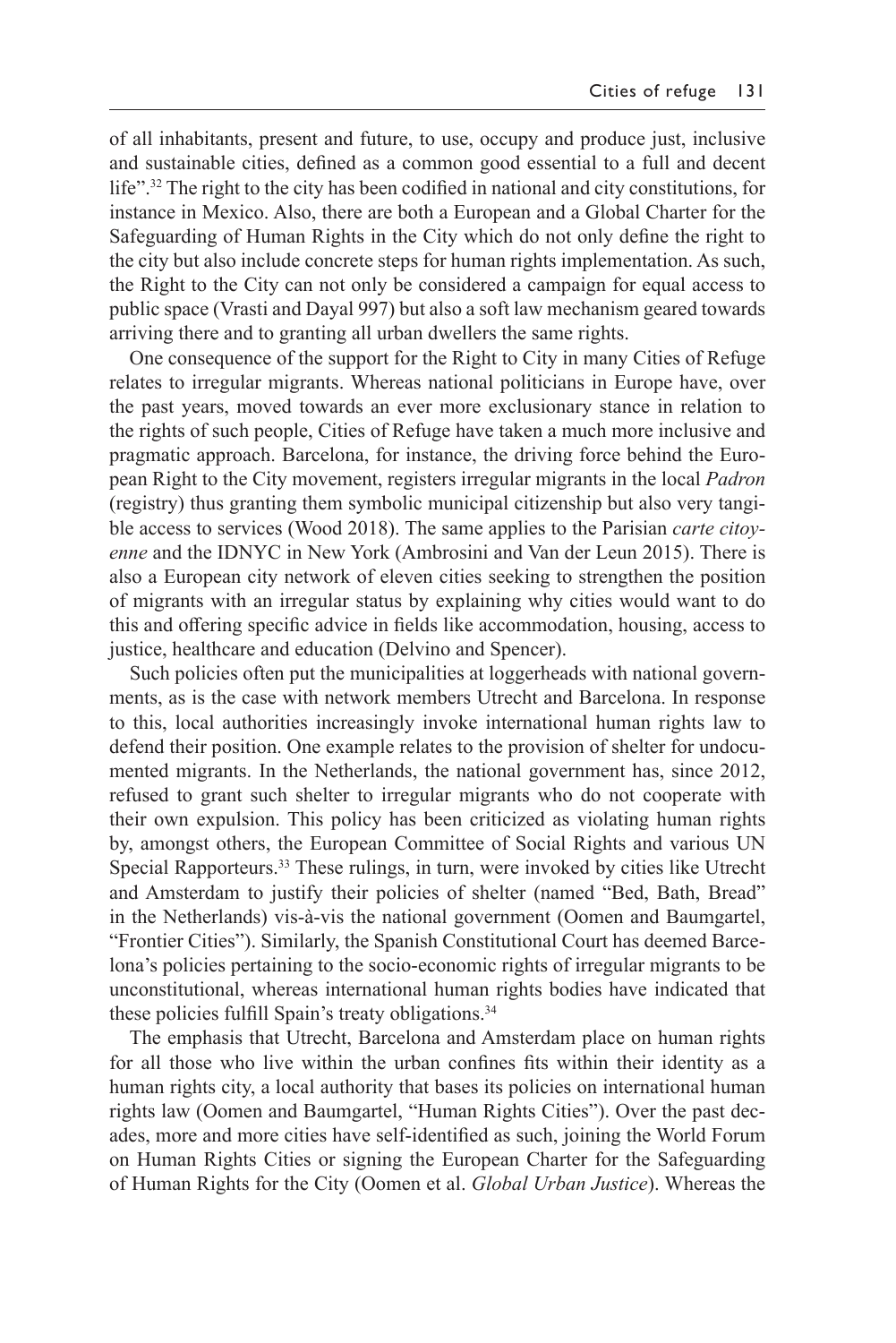practices of these cities differ substantially, a common denominator lies in the efforts made to "localize" human rights (De Feyter et al.). The activities of human rights cities and their networks, however, also contribute to the global spread of human rights, their legitimacy and their effectiveness. In the words of the chair of the commission that drew up the Universal Declaration of Human Rights, Eleanor Roosevelt: human rights needed to acquire meaning in "small places", and without meaning there they lack meaning anywhere (Roosevelt).

#### **Conclusion**

What is the interplay between law, culture and human rights in those local authorities that can be designated as Cities of Refuge? Such cities increasingly take an independent stance on many dimensions of refugee reception and integration, like status determination; political, social and economic rights and civic integration. In doing so, they create a de facto and inclusive "cityzenship", where everyone living within an area has access to rights by virtue of their local presence. Expressions of culture play a key role in these processes. Practices of refuge are grounded in historical narratives, connected to "urban identity", illustrated and shaped by means of theatre, arts, music and the like. This connection to urban identity often takes place in the context of transnational networks – like "Fearless Cities" but is also explicitly related to local tradition, culture and practices. The words of welcome, the speech acts of mayors, politicians and key civil society actors play an important role in weaving an inclusive urban culture and legitimating welcoming practices.

At the same time, and perhaps paradoxically, this shaping of "cityzenship" strengthens cosmopolitan values, like human rights. Cities which endeavor to ensure that all present enjoy equal rights are thus at the vanguard of the human rights movement, whether the banner under which they operate is that of a human rights city or otherwise. This also explains why international organizations increasingly join forces with progressive local authorities, by-passing the state and supporting and stimulating Cities of Refuge and their transnational networks.

This, in turn, has implications for sovereignty, the central topic of this section. By now it is clear how "Cities of Refuge", in creating cityzenship and shaping a culture of welcome increasingly exercise a form of de facto sovereignty. As is the case with citizenship, sovereignty has many understandings, but is always about power and the final authority over public affairs. With this in mind, one clearly sees the degree to which cities, as polities, have and claim a certain type of sovereignty, in the sense of defining and shaping the rights of those present within the urban confines. In not only doing this locally, but also in stepping out into the international arena to advocate for and to seek to strengthen the rights of their cityzens, they also challenge the classic Westphalian order of nation states. In all, those seeking to understand the future of global citizenship and of the nation state are advised to turn an eye to what happens locally, to practices like the formation of "cityzenship" and the cultural processes accompanying them.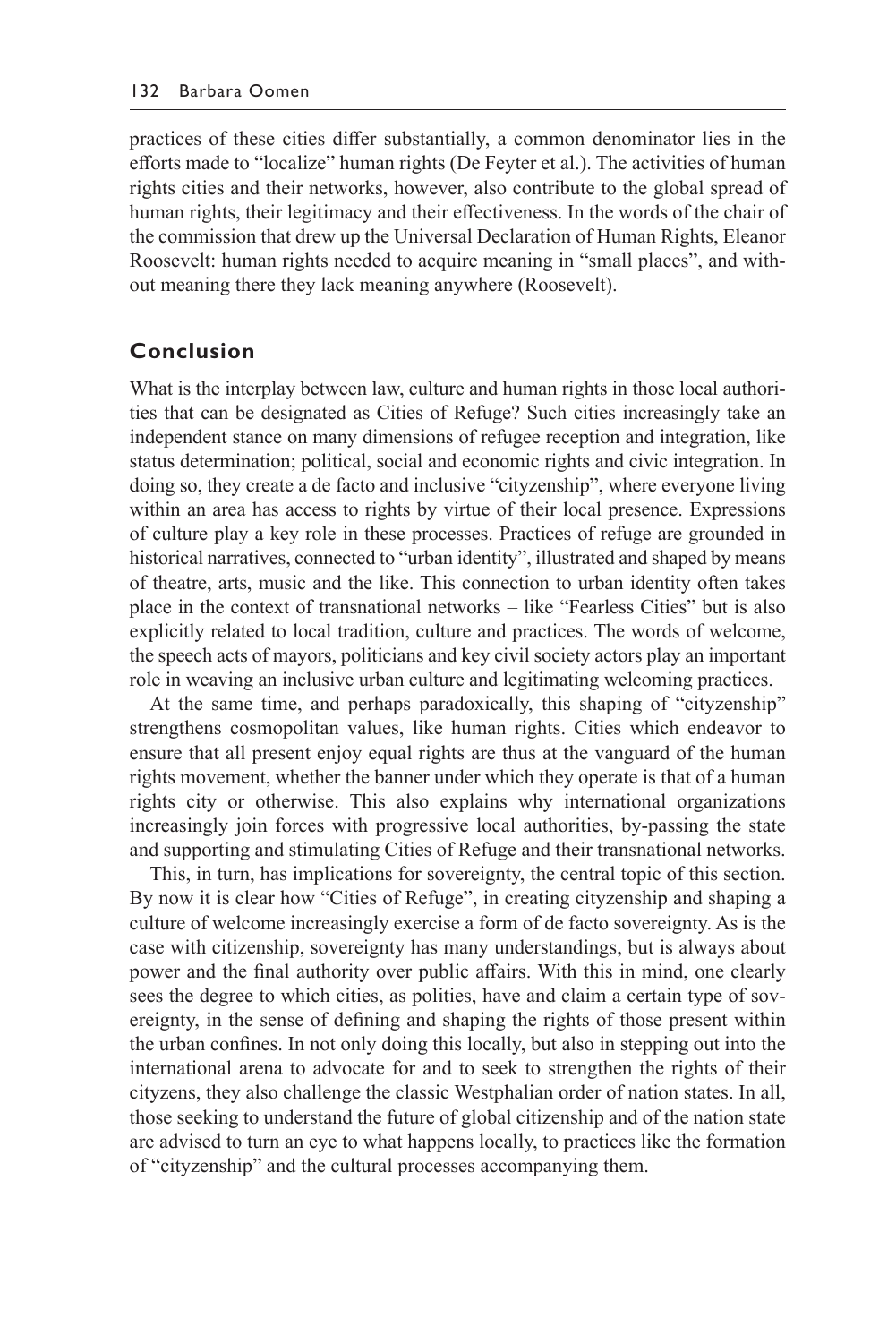## **Notes**

- 1 Interview, Dec. 9, 2018.
- 2 [www.citylab.com/equity/2018/09/the-rapid-rise-of-the-anti-sanctuary-city/571309/](http://www.citylab.com)
- 3 See [www.citiesofrefuge.eu](http://www.citiesofrefuge.eu) for more information on the project.
- 4 Art. 1A(2) 1951 Convention Relating to the Status of Refugees and 1967 Protocol Relating to the Status of Refugees, adopted by the UNGA Resolution 2198 (XXI)
- 5 See: [www.eurocities.eu/eurocities/news/While-member-states-talk-cities-act-WSPO-](http://www.eurocities.eu)[B25MX5](http://www.eurocities.eu)
- 6 See [https://cis.org/Map-Sanctuary-Cities-Counties-and-States for the number of states](https://cis.org) [and counties,](https://cis.org) and [www.nytimes.com/2018/12/12/nyregion/sanctuary-cities-state-cou](http://www.nytimes.com) [rts.html](http://www.nytimes.com)
- 7 Interview, the Hague, Sept. 11, 2016.
- 8 [www.nytimes.com/2016/09/20/opinion/our-immigrants-our-strength.html](http://www.nytimes.com)
- 9 See [www.catalannews.com/politics/item/catalan-president-and-barcelona-mayor-reaf](http://www.catalannews.com)[firm-offer-to-take-in-refugees](http://www.catalannews.com)
- 10 Sabchev, Tihomir. "Studying Refugee Reception and Integration at the Local Level: The Holistic Relational Model". EU at the Crossroads of Migration Conference, 8 May 2018, Utrecht University, Utrecht. Presentation.
- 11 Database city networks Cities of Refuge.
- 12 The online Etymology Dictionary gives as an origin the term *citisein* "inhabitant of a city or town" from the Anglo-French *citesein, citezein* (city-dweller, town-dweller, citizen), dating the origins back to ca. 1300. [www.etymonline.com/word/citizen.](http://www.etymonline.com) Other sources point at the basis in the Latin term *civitas*.
- 13 [https://eu.usatoday.com/story/news/world/2016/06/28/swiss-deny-citizenship-mus](https://eu.usatoday.com) [lim-girls-who-balked-swimming-boys/86469658/](https://eu.usatoday.com)
- 14 Interviews Cities of Refuge Zeeland, former mayor of Vlissingen, mayor of Goes.
- 15 Amnesty International a.o., 7 Mar. 2018, Brandbrief aan de gemeenteraden en colleges van burgemeesters en wethouders van Nederland (*urgent letter to all the municipal councils and executive boards in the Netherlands)*.
- 16 Amendment of the Law on Civic Integration and others to include the Participation Declaration in the Civic Integration Test and to codify social support, House of Representatives, 2016–2017, 34 584, no. 3, p. 3.
- 17 [www.telegraph.co.uk/news/2019/01/03/italian-mayors-rebel-against-hardline-inte](http://www.telegraph.co.uk)[rior-minister-matteo/](http://www.telegraph.co.uk)
- 18 See [https://corrierefiorentino.corriere.it/firenze/notizie/cronaca/19\\_marzo\\_20/migrante](https://corrierefiorentino.corriere.it)[sconfigge-decreto-salvini-giudice-puo-iscriversi-all-anagrafe-e6eadbc4-4ae9-11e9-95](https://corrierefiorentino.corriere.it) [66-856852234d16.shtml](https://corrierefiorentino.corriere.it)
- 19 See [www.nrc.nl/nieuws/2016/12/20/asielzoekers-in-weert-krijgen-huisarrest-a1537598](http://www.nrc.nl)
- 20 See [www.greaterdandenong.com/document/25321/refugees-and-asylum-seekers#PARA7](http://www.greaterdandenong.com)
- 21 Austrian Constitutional Court, VfGH, G218/03, 30 June 2004
- 22 See [www.anothermag.com/art-photography/9134/ai-weiwei-on-art-freedom-and-poli](http://www.anothermag.com) [tics-now](http://www.anothermag.com)
- 23 See [http://aestheticsofcrisis.org/2015/refugees-welcome/](http://aestheticsofcrisis.org)
- 24 See [www.nytimes.com/2016/12/03/opinion/sunday/where-refugees-can-come-home.](http://www.nytimes.com) [html](http://www.nytimes.com)
- 25 See [https://arts.cityofsanctuary.org/](https://arts.cityofsanctuary.org)
- 26 St Maarten celebrations today, in [https://sintmaartenutrecht.nl/\\_userdata/files/broch\\_](https://sintmaartenutrecht.nl) [StMaarten\\_eng.pdf](https://sintmaartenutrecht.nl), p. 21.
- 27 See [www.iamsterdam.com](http://www.iamsterdam.com)
- 28 Interview during "Europees Forum Mechelen", Mechelen, Apr. 26, 2017.
- 29 De Standaard: "Ik was vroeger ook behoorlijk radicaal", *De Standaard,* 13 Apr. 2013.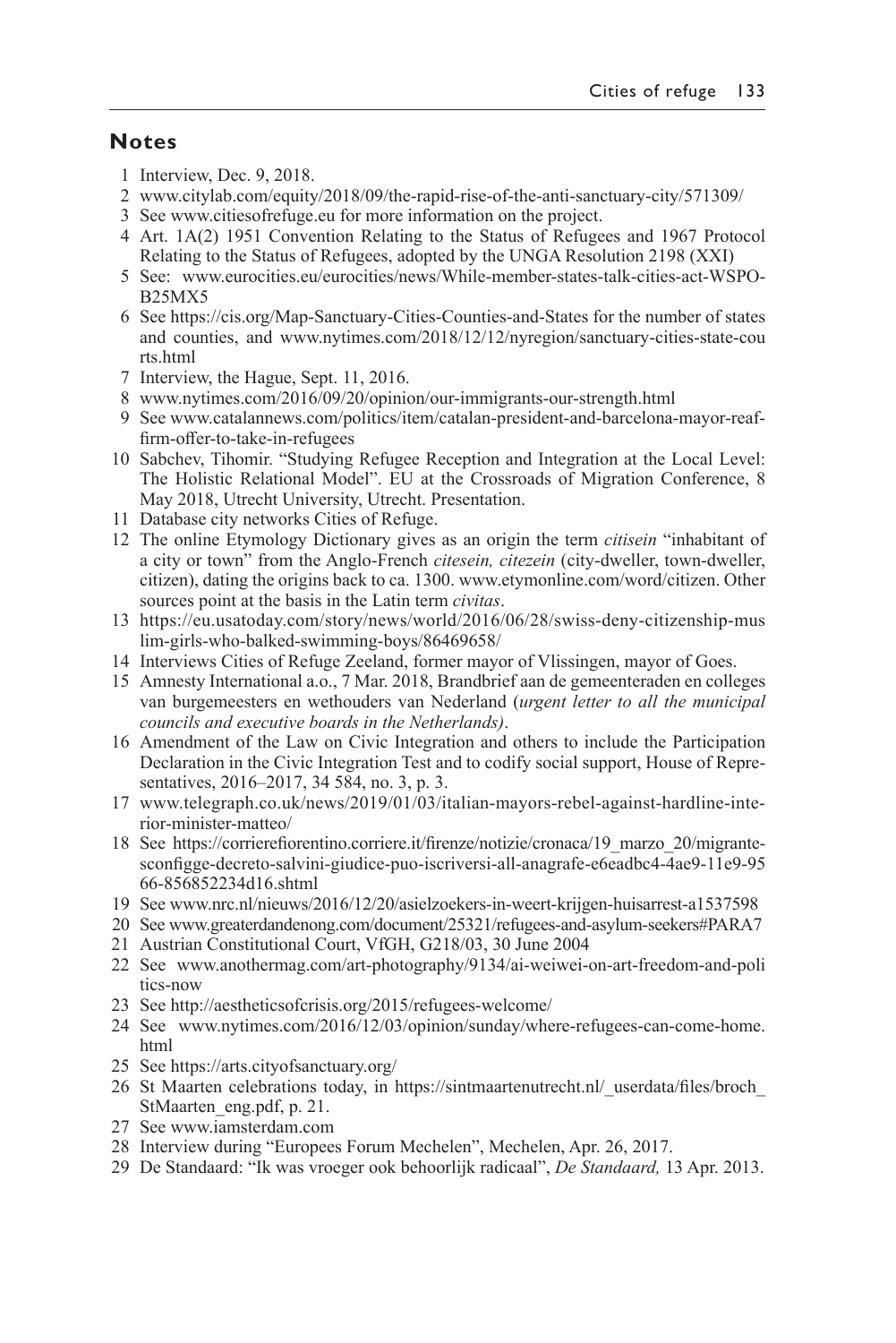- 30 See also Miellet, Sara, *Refugee Reception in Zeeland: Burden, Benefit, Duty or Gift?*, Renforce presentation, Utrecht, 8 May 2018.
- 31 Discussion on Middelburg and Freedom, CBK, 7 Nov. 2018, with the author included in the discussion.
- 32 [www.righttothecityplatform.org.br](http://www.righttothecityplatform.org.br)
- 33 European Committee of Social Rights (ESCR), European Federation of National Organisations Working with the Homeless (FEANTSA) v. The Netherlands, Complaint no. 86/2012, 10 Nov. 2014. See also ESCR, Conference of European Churches (CEC) v. The Netherlands, Complaint no. 90/2013, 10 Nov. 2014. European Social Charter 1961, 529 UNTS 89. Office of the United Nations High Commissioner for Human Rights (OHCHR), Mandates of the Special Rapporteurs on Extreme Poverty and Human Rights; on Adequate Housing As a Component of the Right to an Adequate Standard of Living, and on the Right to Non-Discrimination in This Context; and the Special Rapporteur on the Human Rights of Migrants, Allegations Concerning the Failure of the Government of the Netherlands to Provide Emergency Assistance to Homeless Irregular Migrants, Doc. JUA NLD 1/2014, 12 Dec. 2014.
- 34 See UN, CESCR, Concluding observations on the sixth periodic report of Spain, E/C.12/ESP/CO/6, para. 11.

### **Works Cited**

- Ambrosini, Maurizio, and Joanne Van der Leun. "Introduction to the Special Issue: Implementing Human Rights: Civil Society and Migration Policies." *Journal of Immigrant & Refugee Studies*, vol. 13, no. 2, 2015, pp. 103–115.
- Aust, Helmut Philipp. "The Shifting Role of Cities in the Global Climate Change Regime: From Paris to Pittsburgh and Back?" *Review of European, Comparative & International Environmental Law*, vol. 28, no. 1, 2018, pp. 57–66.
- Barber, Benjamin. *If Mayors Ruled the World: Dysfunctional Nations, Rising Cities*. Yale UP, 2013.
- Bendel, Petra, et al. *A Local Turn for European Refugee Politics: Recommendations for Strengthening Municipalities and Local Communities in Refugee and Asylum Policy of the EU*. Heinrich Böll Foundation, 2019.
- Caponio, Tiziana. "Grassroots Multiculturalism in Italy: Milan, Bologna and Naples Compared." *The Local Dimension of Migration Policymaking*, edited by Tiziana Caponio and Maren Borkert, Amsterdam UP, 2010, pp. 57–84.
- Caponio, Tiziana. "City Networks and the Multilevel Governance of Migration. Policy Discourses and Actions." *Policy Discourses and Actions*, Jan. 2019, Robert Schuman Centre for Advanced Studies Research Paper, no. RSCAS 8, 2019.
- Città di Palermo. "International Human Mobility Charter of Palermo." 2015, [www.iom.int/](http://www.iom.int) [sites/default/files/our\\_work/ICP/IDM/2015\\_CMC/Session-IIIb/Orlando/PDF-CARTA-](http://www.iom.int)[DI-PALERMO-Statement.pdf](http://www.iom.int)
- Congress of Local and Regional Authorities. *Promoting Human Rights at Local and Regional Level*. Congress of Local and Regional Authorities, 2018, [https://rm.coe.int/](https://rm.coe.int) [promoting-human-rights-at-local-and-regional-level-monitoring-committe/168079416a.](https://rm.coe.int)
- Critchley, Jennifer C., and Lisa J. Trembly. "Historical Review, Current Status and Legal Considerations Regarding Sanctuary Cities." *New Jersey Lawyer*, 2017, pp. 32–36.
- De Feyter, Koen, et al., editors. *The Local Relevance of Human Rights*. Cambridge UP, 2011.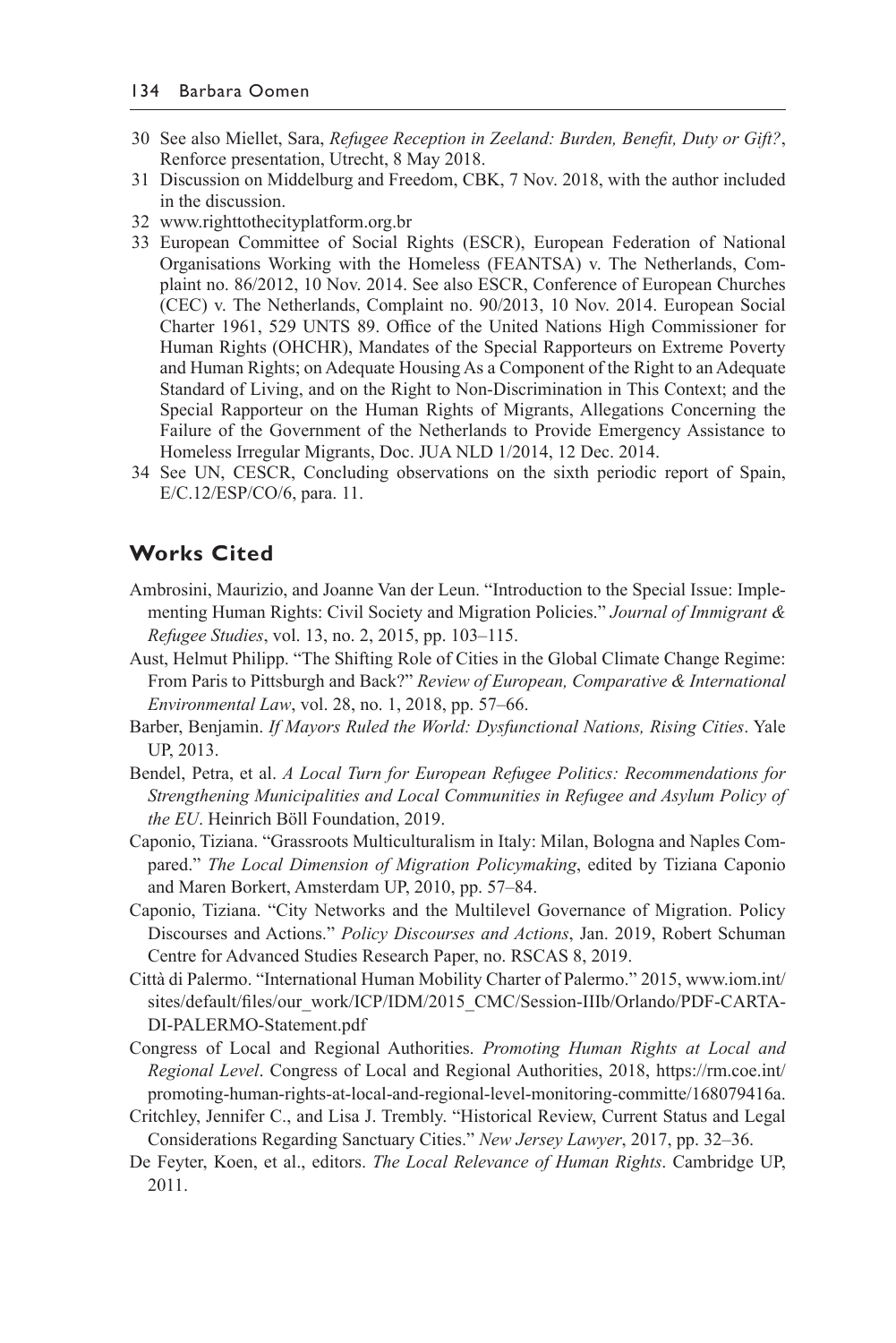- Delvino, Nicola, and Sarah Spencer. *Inclusion of Migrants with Irregular Status: Guidance for Municipalities*. City Initiative on Migrants with Irregular Status in Europe (C-MISE), 2019.
- DGIP EU. *Integration of Refugees in Austria, Germany and Sweden: Comparative Analysis*. European Parlament, Directorate General for Internal Policies Policy Department A: Economic and Social Policy, 17 Jan. 2018, [www.europarl.europa.eu/RegData/etudes/](http://www.europarl.europa.eu) [STUD/2018/614200/IPOL\\_STU\(2018\)614200\\_EN.pdf](http://www.europarl.europa.eu)
- Eurocities. *Refugee Reception and Integration in Cities*. Eurocities, Mar. 2016, [http://nws.](http://nws.eurocities.eu) [eurocities.eu/MediaShell/media/RefugeeReport\\_final.pdf.](http://nws.eurocities.eu)
- Filomeno, Felipe Amin. *Theories of Local Immigration Policy*. Palgrave MacMillan, 2016. Geertz, Clifford. *The Interpretation of Cultures: Selected Essays*. Basic Books, 1973.
- Gordon, David J. "Between Local Innovation and Global Impact: Cities, Networks, and the Governance of Climate Change." *Canadian Foreign Policy Journal*, vol. 19, no. 3, 2013, pp. 288–307.
- Graham, Emily, et al. "Human Rights Practice and the City: A Case Study of York." *Global Urban Justice: The Rise of Human Rights Cities*, edited by Barbara Oomen, et al. Cambridge UP, 2016, pp. 179–198.
- Heringa, Aalt Willem, and Philipp Kiiver. *Constitutions Compared: An Introduction to Comparative Constitutional Law*. 4th ed., Intersentia, 2016, pp. 23–24.
- Hilber, Maria Luise, and Ayda Ergez. "Stadtidentität." *Der richtige Weg zum Stadtmarketing*. Orell Füssli, 2004.
- Hoff, Anneloes, et al. "York: Telling a Different Story About Human Rights." *Human Rights Cities: Motivations, Mechanisms, Implications. A Case Study of European Human Rights Cities,* edited by Jordy Van Aarsen, et al., Vol. Report of an undergraduate research project. UCR, 2013, pp. 145–166.
- Hoornweg, Daniel, et al. *Cities and Climate Change: Responding to an Urgent Agenda*. World Bank Publications, 2011.
- Isin, Engin F., et al. *Citizenship between Past and Future*. Routledge, 2008.
- Lasch, Christopher N., et al. "Understanding Sanctuary Cities." *Boston College Law Review*, no. 59, 2018, p. 1703.
- Lee, Jasmine, et al. "What Are Sanctuary Cities?" *The New York Times*, 6 Feb. 2016, [www.](http://www.nytimes.com) [nytimes.com/interactive/2016/09/02/us/sanctuary-cities.html](http://www.nytimes.com).
- Lefebvre, Henri. "The Right to the City." *Writings on Cities*, edited by Eleonore Kofman, and Elizabeth Lebas, Blackwell, 1996.
- Maas, Willem. "Multilevel Citizenship." *The Oxford Handbook of Citizenship,* edited by Ayelet Shachar, et al. Oxford UP, 2017, pp. 644–668.
- Mayoral Forum. *Marrakech Mayors Declaration: Cities Working Together for Migrants and Refugees*. 5th Mayoral Forum on Human Mobility, Migration and Development, 2018.
- Nicola, Fernanda. "Invisible Cities in Europe." *Fordham International Law Review*, vol. 35, 2012, pp. 1282–1363.
- Oomen, Barbara, and Moritz Baumgartel. "Human Rights Cities." *The Sage Handbook of Human Rights,* edited by Anja Mihr and Mark Gibney, Sage, 2012, pp. 709–729. Print.
- Oomen, Barbara, and Moritz Baumgartel. "Frontier Cities: The Rise of Local Authorities as an Opportunity for International Human Rights Law." *European Journal of International Law*, vol. 29, no. 2, 2018, pp. 607–630.
- Oomen, Barbara, et al. *Global Urban Justice: The Rise of Human Rights Cities*. Cambridge UP, 2016.